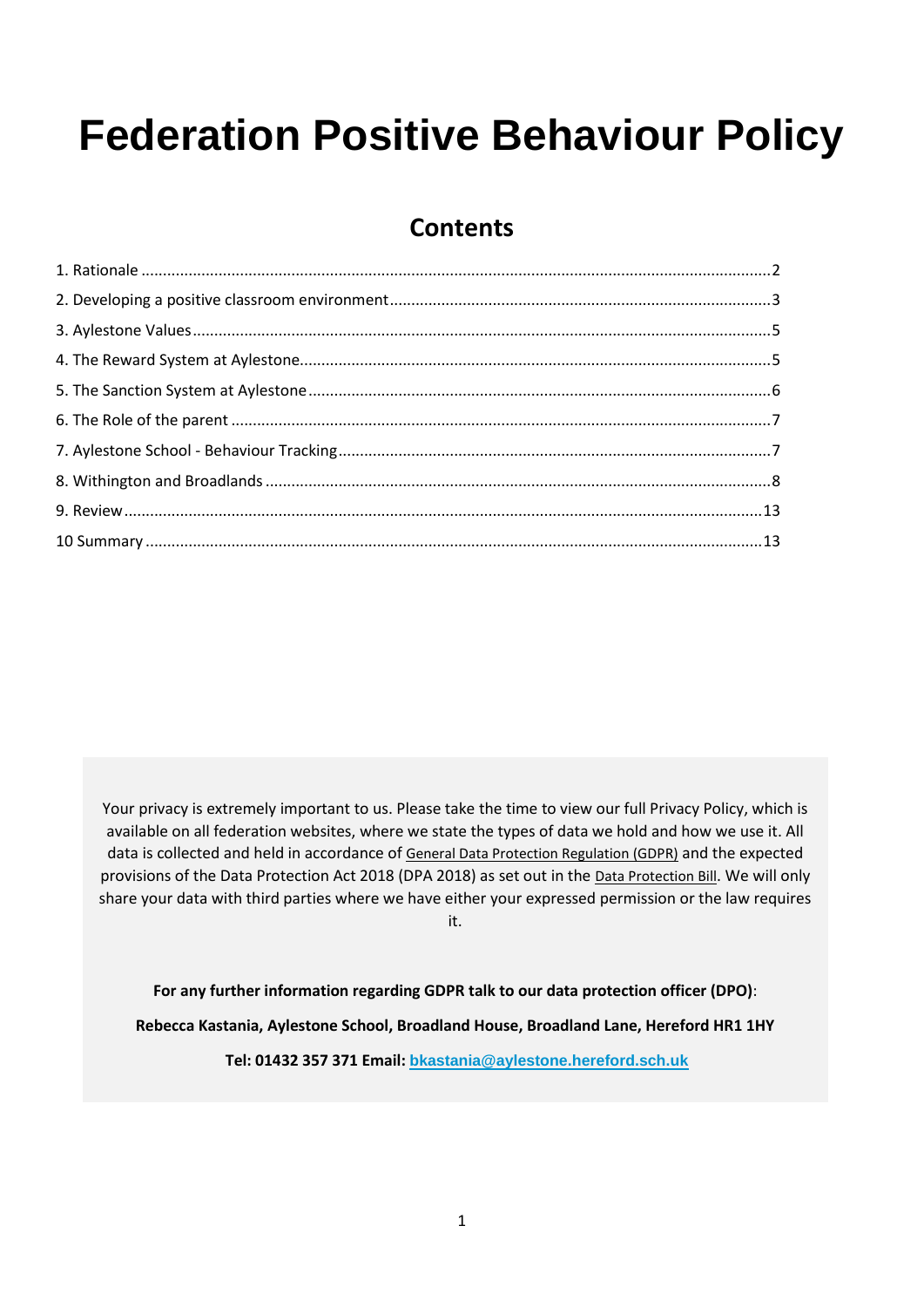# **Creating Positivity Together**

# **Rationale**

We are a caring and close family at Aylestone School and we believe that high standards of student behaviour and good discipline support the aims of the school, safeguard the rights of students and are an essential pre-requisite for effective teaching and learning. We believe that the adults in our school play a vital role in demonstrating our values, acting as effective role models, and our vision as a school is to work together to create and promote a framework for achieving positive behaviours and attitudes. We aim to do this through a supportive and consistent approach across the whole school. Delivering a climate of positivity is directly related to the social, physical and emotional well-being of everyone and therefore allowing for every member of the school community to feel valued and respected, and each person to be treated fairly and well.

Primarily, we look to reinforce all of the good behaviour we see more and more regularly within our school. Through modelling of positive and courteous behaviour, encouragement and support for reinforcing good behaviours seen, we will continue to develop our children to be respectful and model citizens for when they leave us.

Expectations of excellent behaviour are high at Aylestone School, and the children should not fear recrimination for telling the truth. A mutual feeling of trust is implicit. It is our intention to encourage restorative justice wherever possible and to use sanctions only where absolutely necessary. We have an emphasis on self-discipline and believe that whenever possible, desirable behaviour and effort should not be taken for granted but responded to and acknowledged when witnessed by teachers.

The rights of our students and staff are outlined as follows:

- Every student has the right to learn in class.
- Every student has the right to move around school without fear of physical danger, bullying or interference with his or her property.
- Every student has the right to be recognised and rewarded for their good work, and correct decision making.
- Every student has the right to feel safe in the knowledge that the behaviour policy and its ethos is being used fairly and consistently by all staff.
- Every teacher has the right to be able to teach in a calm and ordered environment, has the right to expect co-operation of students, and has the support of parents and the Governing Body in delivering that curriculum.
- Every teacher has a responsibility to provide effective teaching, appropriate to the needs of the students in each class.

Students are expected to behave in a manner consistent with the expectations listed above. Positive behaviour reflects well on students, their parents, the school and promotes a positive image both of individual students and the school to parents and other members of the community.

#### **Aims / Purpose**

Our aim is to promote positive behaviour and attitudes which are based on mutual respect between all members of the school community and thus develop in our students: self-discipline, personal responsibility, high self-esteem and a pride in the school.

Aylestone School is committed to providing an environment which enables all teachers to teach to the best of their ability so that students can learn and achieve their maximum potential. Students are expected to show positive behaviour for learning at all times when they are representing the school, the key elements of this are reflected in our school values: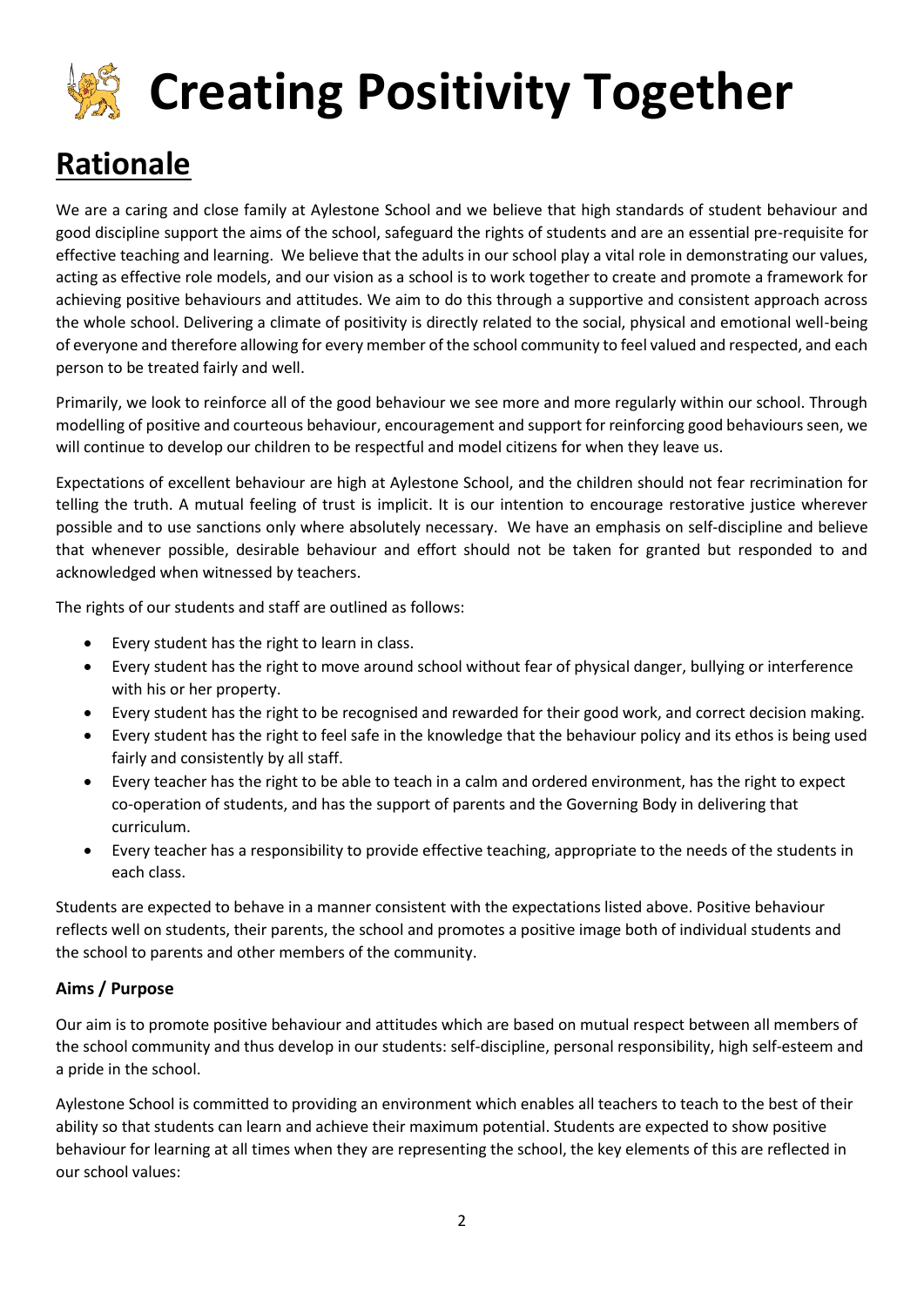- Respect
- Hard Work
- Self-confidence
- Responsibility
- **Fairness**
- Honesty
- Courage

In carrying out this aim we will create a pleasant and stimulating learning environment for all which will ensure that effective teaching and learning can take place, leading to the best outcomes for all students.

# **Developing a positive classroom environment**

In order to secure outstanding classroom behaviour, there are three elements which need to work together:

- 1. The consistent application of the school's positive behaviour policy by all staff
- 2. The extent to which students control and manage their own behaviour
- 3. Caring relationships built upon mutual respect

### **Consistency by all staff**

There are a number of areas where consistency is vital to support the development of outstanding behaviour:

#### **The beginning and end of lessons**

Teachers should meet and greet students at the door. The room should be set up and a task ready for students on entry. Students who arrive late need to know this will be addressed at another time.

Staff failing to end lessons promptly or keeping students behind making them late for their next lesson is also likely to be disruptive, and is not conducive to a positive atmosphere for the remainder of the day.

### **The use of praise and rewards**

Teachers should praise the behaviour they want to see more of, and when student do the right thing. Teachers need to understand the Reward System and ensure they award House Points when expectations are met, and when students go over and above those expectations.

Teachers who do not make use of the school Reward System devalue the system in the eyes of the students and the staff.

### **The use of sanctions**

Expectations are to be set and clarified regularly by all staff. Teachers should know the different levels of the positive behaviour policy, and how to implement it appropriately within lessons and around the school. All teachers must use de-escalation strategies before making the decision to implement the behaviour policy at any level. Sanctions are used as a last resort.

Teachers will make every effort to respond assertively when faced with inappropriate behaviour, calmly refocusing the student's attention on the work set and applying the sanction and reward system consistently and fairly.

Teachers are in a privileged position in being able to manage appropriately the behaviour of the children in their class, and around the school, making sensible and reasonable decisions on how to get the best outcome for the child moving forward. Our aim is to for the student to remain in the classroom as much as possible, and therefore enhancing the learning opportunities for the student.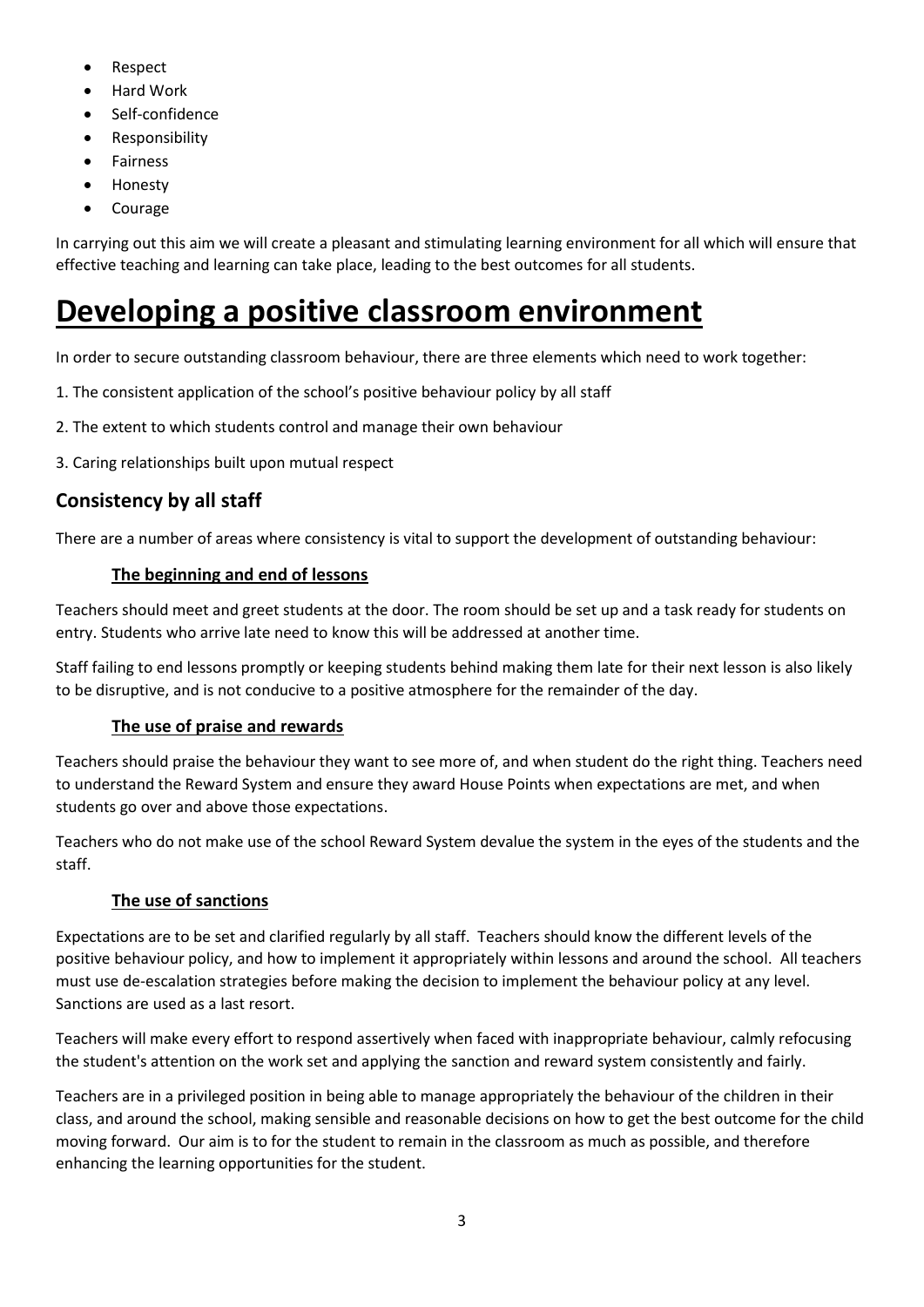### **The management of discussion and questioning**

There should be;

- strategies to ensure that students wait their turn, listen, do not interrupt others and respect others' opinions
- clear routines for transitions and stopping the class.

### **The extent to which students learn to control and manage their own behaviour**

This is much more likely to be in evidence when the positive behaviour for learning policy is being consistently applied and teachers have developed positive caring relationships based upon mutual respect.

The following strategies might support the active engagement of students in securing outstanding behaviour:

- The teacher gets to know and understand the individuals and their needs and recognises their participation
- Students are given responsibility and active roles in group discussion

• Students own their learning, are accountable, and are working harder than the teacher. They are actively contributing to the lesson, listening, respectful to the contributions of others and they show resilience when tasks are challenging.

### **Caring relationships built upon mutual respect**

Teachers get to know their students, their needs and their strengths and weaknesses and use this information to inform their planning and differentiation of tasks within the lessons.

Teachers model respectful relationships and have high expectations around the way students speak to each other and to them.

Students know and understand what respect is, and understand how they can develop and show this to all members of the school community.

### **Effective de-escalation strategies that can be used by the class teacher (this is not an exhaustive list)**

For any behaviour policy to be effective, school staff must employ effective de-escalation strategies and behaviour management techniques. These strategies/techniques may be evident in or out of the classroom. These strategies support the student in improving behaviour so that their learning is not adversely affected, and neither is that of the students within their class. The positive approach that staff have in the way they deal with negative behaviour in and out of the classroom will have a positive impact on other students within the school, and therefore further developing their confidence in how the school approaches and tackles negative behaviour.

Such positive behaviour management techniques (within the classroom) may include the following:

- Staff to have a thorough knowledge of the students in their care, being acutely aware of issues that may have an impact on types of behaviour that are demonstrated by the student or the class.
- Skilfully re-direct the negative behaviour so that the student re-engages with the task in hand. The teacher must not use the Sanction System as a threat of outcome for the behaviour being displayed by the student. This is not appropriate and will not support the student in modifying their behaviour.
- Always give good firm eye contact and use clear non-verbal signals in an attempt to modify unwarranted behaviour.
- Use physical proximity. Be very aware of the behaviour being displayed, and understand that physical proximity can either be helpful or not depending on the student concerned.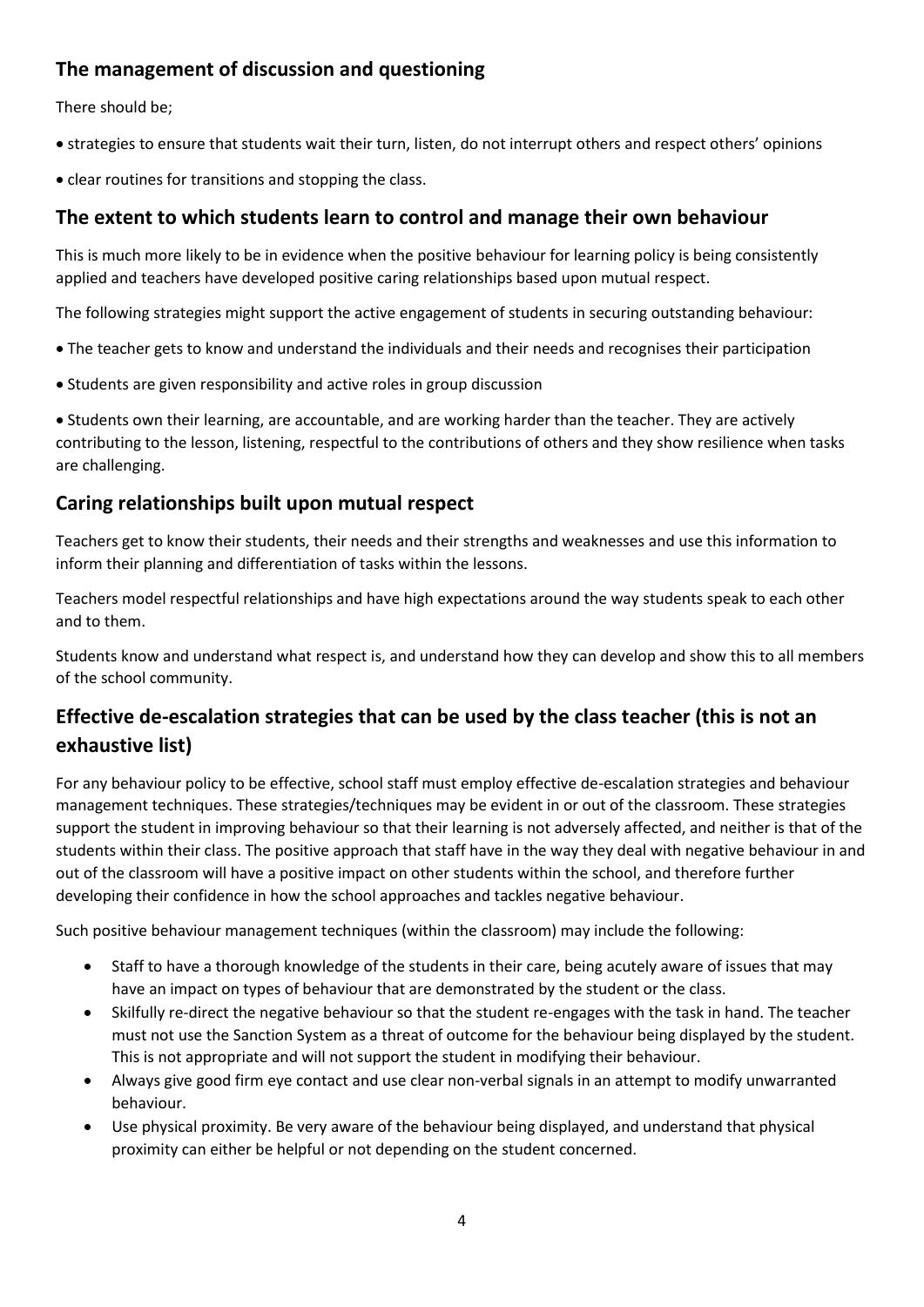- Tactically ignore selected types of negative behaviour so as not to provide that student with the attention that they may seek, and which allows the teacher to continue to work with the majority of the class. Only deal with the negative behaviour when other options are depleted.
- Give verbal prompts and use praise/positive language on a regular basis.
- We are a 'No Shouting School'. Shouting at students will escalate poor behaviour. Having a clear and concise voice will support positive behaviour
- Remind students what they can achieve if they modify their behaviour. Do not threaten them with sanctions if this behaviour continues. The teacher must always remain positive. This management technique will be recognised by other students in the class, and students will respond favourably to it. They will acknowledge that the teacher is attempting to deal with the situation in a productive manner, rather than escalating the situation by engaging in a 'stand-off' with the student. The use of the schools reward system will only produce a positive learning environment.

# **Aylestone Values**

Our school vision of 'Achieving Excellence Together' expresses the schools fundamental beliefs which underpin our Positive Behaviour Policy.

Behaviour in classrooms and around the school is the product of a variety of influences both within the school and outside of the school setting. Aylestone School prides itself on the relationships between the staff, it's pupils, and parents/carers. It is the knowledge of these relationships, and the created culture within the school that allows for a positive ethos in learning and behaviour.

Relationships are fundamentally linked to behaviour, both positive and negative. We acknowledge that there are 4 sets of relationships that contribute to a culture of Positive Learning Behaviour. These are:

**Relationships with the Self**: a pupil who does not feel confident as a learner and has developed the view that they will not succeed may engage in behaviour that challenges the teacher, which could then cause that person and/or others not to make progress.

**Relationships with Others**: behaviours displayed must be taken in context. We have a duty to understand why this student may be displaying unwarranted behaviour/or positive behaviour. Behaviour by pupils is triggered by their interactions with others.

**Relationship with the Curriculum**: teachers who promote a sense of meaningful curriculum will more likely create a positive behavioural environment. Pupil behaviour, and curriculum progress are clearly linked.

**Relationship with the school**: a school needs to promote itself as a positive place to be. Opportunities must be plentiful. Students must be provided with a wide range of opportunities both within the curriculum and outside of the curriculum. This 'zest' for school life will undoubtedly improve a student's view of the school and as such will have a positive impact on their behaviour within lessons.

An orderly environment is most important for all schools, but we hope to do more than just maintain order. We promote as an important part of our work, the spiritual, moral, social and cultural development of the children in our care. Aylestone School therefore can play an important part in providing students with a set of values. These values include: **Respect, Hard Work, Self-confidence, Responsibility, Fairness, Honesty, Courage**.

# **The Reward System**

We aim to create a positive ethos and an environment where students strive to be successful and want to make the most of their abilities. Students who have a positive attitude towards their learning and who show positive behaviour for learning will be rewarded as per the school rewards system (Appendix A).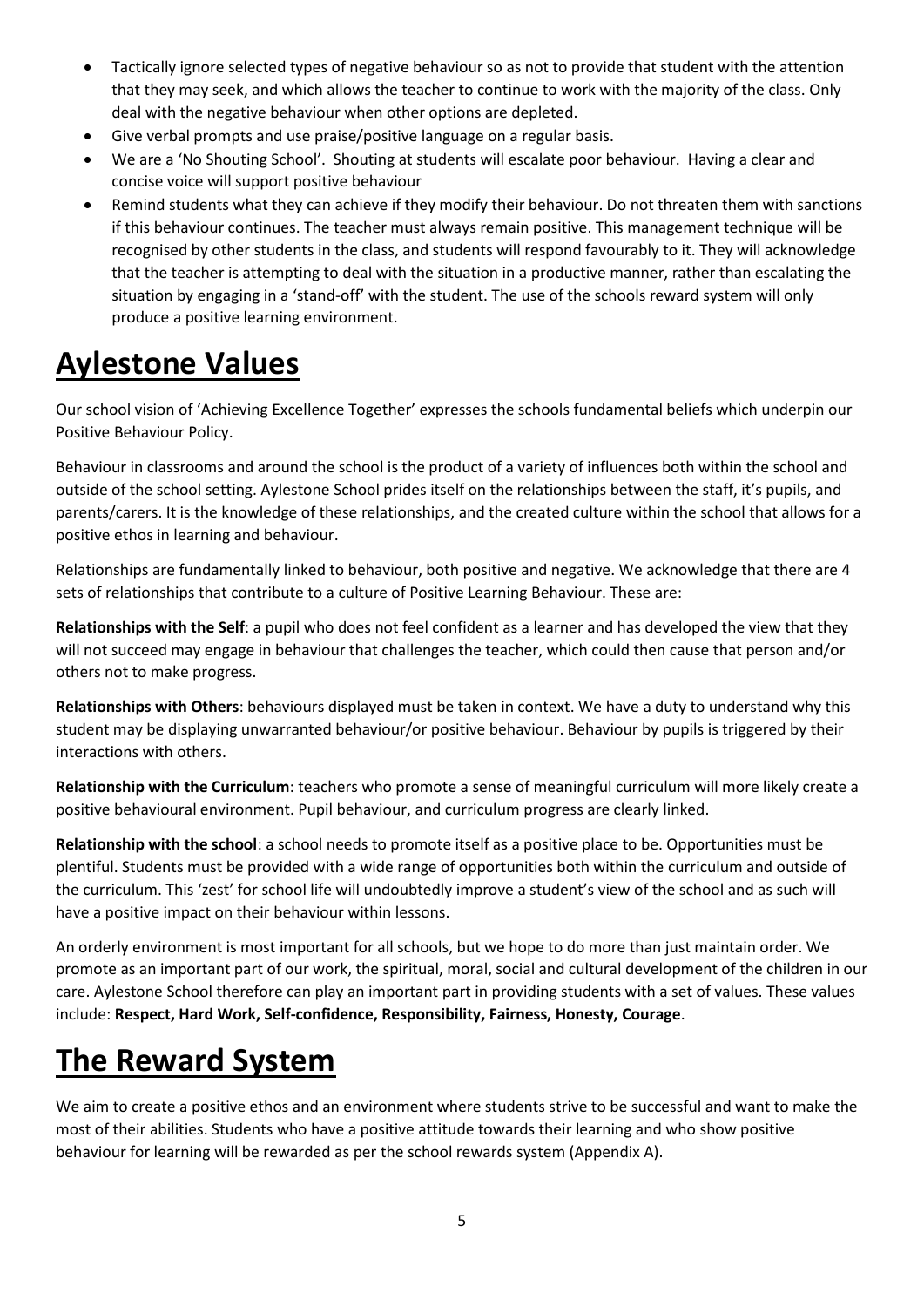Positive behaviours are reinforced by the use of rewards, such as the giving of House Points, postcards home, phone calls/emails to parents, letters home, invitations to reward events throughout the year, and at the end of the year. Positive behaviours are also reinforced by the regular verbal praise the teacher gives to the student. This may happen immediately after the event, or could happen later in the day or the week. Verbal praise supports Positive behaviour when given to the student at a time the student is not expecting it, such as when the teacher walks past the student between lessons or during break.

Celebration Assemblies will occur regularly to reward students who make a positive contribution to school life. Students will also be rewarded by positive acknowledgement and through termly rewards assemblies and trips. They will also be rewarded in line with our criteria for the Aylestone Special Achievement Awards (Appendix B).

Our aim is the pursuit of excellence for all. We strive for the development of individual potential in a stimulating and inspiring school that is at the heart of the local community. Aylestone School aims to create a welcoming and exciting learning environment where we:

- Provide a rich, diverse and challenging education through excellent and innovative teaching and learning
- Celebrate success, promote a "can do" attitude and inspire each to achieve their best
- Support personal development, social responsibility and a sense of self-worth

• Develop the attitudes and skills that support a healthy and fulfilled life together with the confidence for a lifetime of learning

- Work as partners in learning with students, parents/carers and the community
- Provide a safe, supportive and well-ordered environment where students and staff are happy and confident as they aspire to achieve.

We feel that in meeting the above criteria, we will provide opportunities to deliver a rich and diverse Enrichment offer which stimulates personal development, and supports the overarching values of the school. Rewards will follow when student;

- demonstrates any of our values
- attends or takes part in Enrichment Activities
- applies effort over and above the standard
- produces excellent pieces of work
- supports other students in their work
- supports other students who may encounter difficulties

# **The Sanction System**

Every student at Aylestone School is responsible for their own actions. We expect students to take pride in their school and display appropriate behaviour for learning. Students who do not show the key elements of positive behaviour for learning may have a sanction for their action. One of the sanctions of such action is one in which a student attends the department for a restorative meeting. It is the student's responsibility to ensure that they attend it. This will allow for the student and the teacher/faculty to discuss the behaviour, with the objective to be that on the next occasion the student attends the lesson or the department, they are attending in the knowledge that the positive behaviour must return, and the inappropriate behaviour has been addressed.

The sanctions system operates through a grading system (Appendix C). The different levels are S1, S2, S3, S4, S5. Sanctions should be issued fairly, timely and within the context of promoting a positive climate for learning. S1 – S2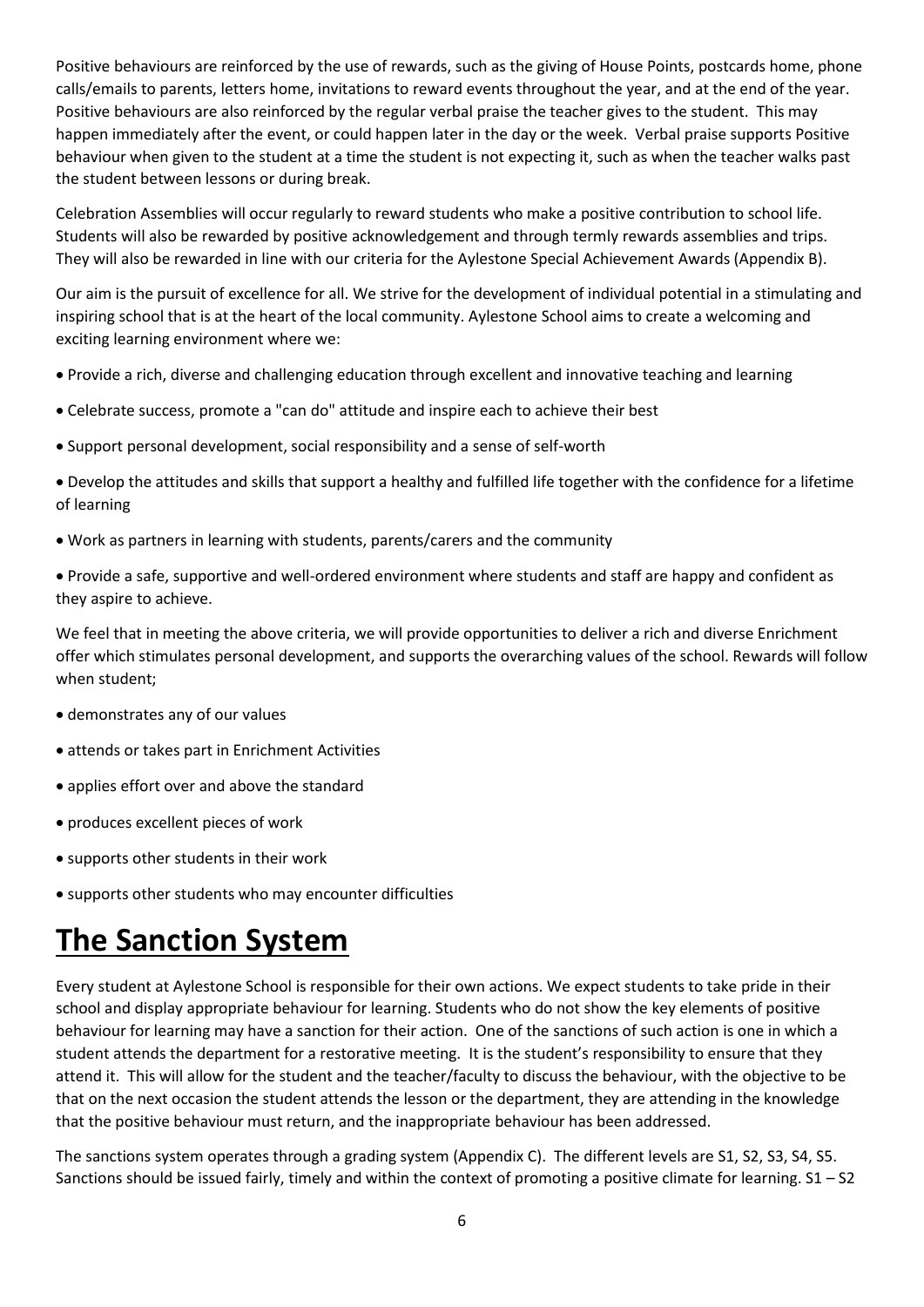incidents are managed by the classroom teacher/faculty in order to establish and maintain caring relationships based on mutual respect, with appropriate restoration where necessary. S3 incidents are authorised by middle leaders and SLT, whilst S4 and S5 incidents are authorised by SLT. Staff who have applied the Sanction System at an S3 level (whole school detention), are invited to see the student when they are sitting that detention.

# **The Role of the Parent**

Parents and carers will be expected to take responsibility for the behaviour of their child both inside and outside school grounds. They will be encouraged to work in partnership with the federation to assist in maintaining the high standards of behaviour and will have the opportunity to raise with the federation any issues arising from the operation of the positive behaviour policy. Parents are expected to notify the school of any change in circumstance at home that may have an impact on demonstrated behaviours.

# **Aylestone School - Behaviour Tracking**

Behaviour tracking will take place on a regular basis. It starts with the member of staff inputting either an incident log or BRASH incident log, a Sanction or a Reward on the Schools SIMS system. In 2018 the school introduced a new Parent SIMS App, in which a parent can be notified of the entry at 1800 on the day of the sanction/reward. For the outcome to be positive, it is fully expected that the parent has the relevant conversation with their child about either the sanction (Restorative Justice Meeting/Detention) or the reward.

Teaching staff within the school have different roles when it comes to tracking the behaviour of students. The tracking takes the following pathways:

**1. SLT Analysis** - Regular reports will be produced and presented to the SLT to enable patterns and trends to be investigated and acted upon. Specific areas for investigation will include: Incident type, staffing, subject and year group.

**2. Head of Faculty/Achievement Co-ordinator Tracking** - Daily reports are produced for HOFs and ACs to consider and take action if necessary. Trends in the behaviour of specific students may become apparent, as will trends in flashpoints around the school, and in particular lessons. Any concerns about behaviour will be discussed between the HOF and the Link Senior Leader, and between the relevant AC and Form tutor. Individual actions plans can be initiated along with the monitoring processes, explained below.

**Wave 1 monitoring** – all students will be monitored at Wave 1 by their class teacher and form tutor. It is when negative behaviour presents itself on a regular basis, that the tutor or class teacher will begin a Wave 1 Intervention file. The student may be on report to their Subject Teacher or Form Tutor for an agreed period of time, working on targets agreed between the student, the teacher, and the parent if appropriate.

**Wave 2 monitoring** – if there has not been any improvement at Wave 1, then a Wave 2 file will be opened. This is where the student will be monitored by their Achievement Co-ordinator or Assistant Achievement Co-ordinator for an agreed period of time, working on targets agreed between the student, the teacher, and the parent if appropriate.

**Wave 3 monitoring** – if a student reaches this level, it will have been clear that any previous interventions have not worked, and the student will now be monitored by a Senior Leader. A Pastoral Support Plan will be initiated, with targets being regularly reviewed between the student, the teacher, and the parent. It is likely that at this stage, other agencies will be involved in the pastoral care of the student.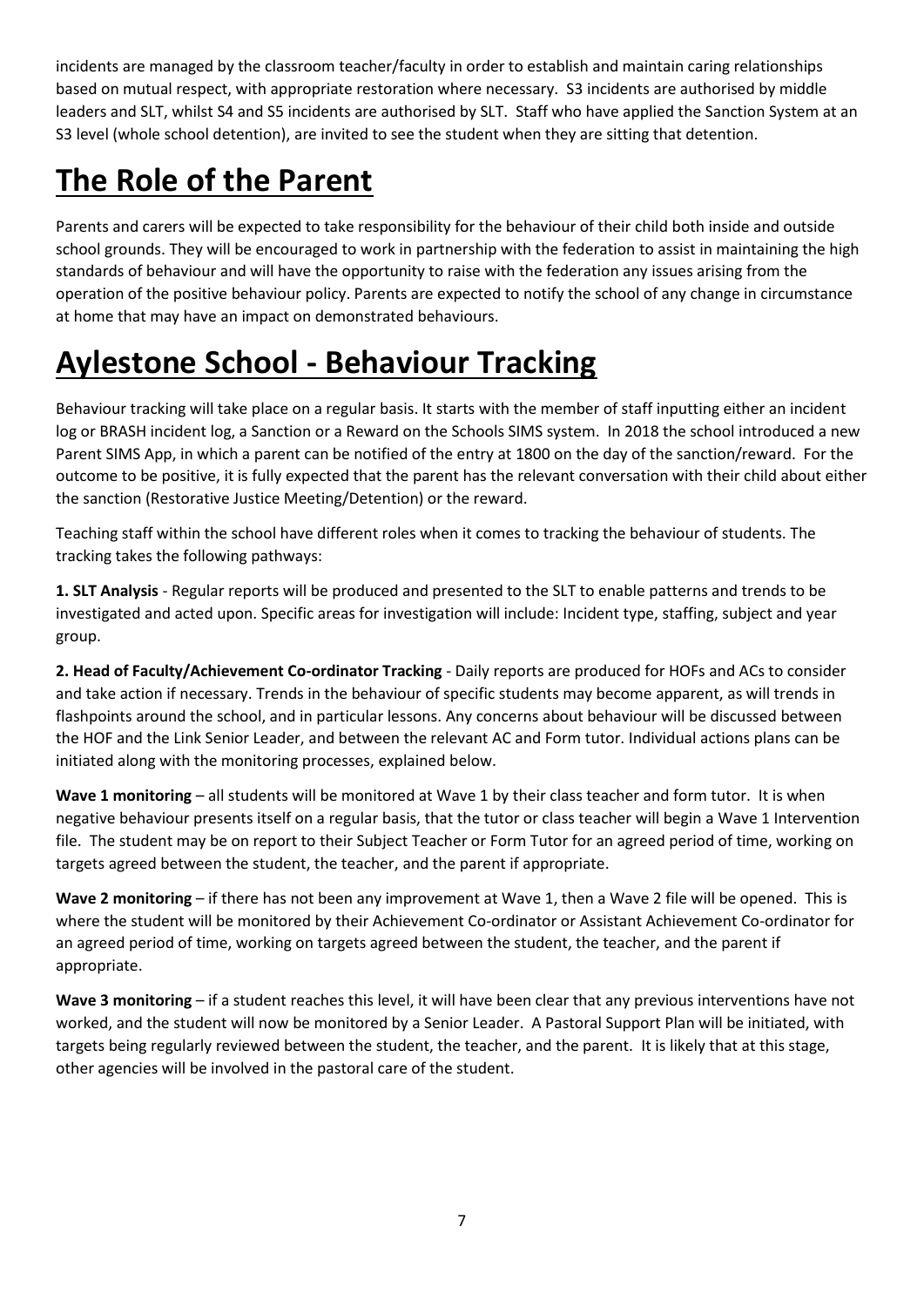# **Withington and Broadlands**

### **Introduction**

One of the main aims of this behaviour policy is to ensure that children are safe and happy in school and when they are representing the school in any way. We want children to be able to learn in a secure, positive environment.

Children are given clear guidelines as to the way in which they should behave towards adults and each other in and around school. The rules of good behaviour are based upon clear expectations of what the children will do in and around school.

This behaviour policy recognises that all children are individuals and come from different backgrounds, and that within the communities of both primary schools the expectations are high and are based on the school's core values.

The core values of Withington are: **Cooperation, Responsibility, Courage, Patience, Friendship, Trust, Happiness, Understanding, Respect and Thoughtfulness.** These values are agreed by parents, pupils and staff; they are reviewed regularly and displayed throughout the school.

The core values of Broadlands are: **Love, Respect, Friendship, Trust, Helping and Responsibility.** These values are agreed by parents, pupils and staff; they are reviewed regularly and displayed throughout the school.

The policy is based on five rules, which cover the behaviour that the schools expect at all times. These rules apply not only in lessons, but also in play, lunch, assembly…in fact at any time in school or when representing the school e.g. school visits.

The ethos of both schools is one of praise and rewards, where children are treated as individuals and where each child is given every opportunity to develop high self-esteem. Pupils will be given praise through positive marking of work and for showing good attitudes and desirable behaviour. Children who abide by the rules will receive a range of rewards.

The five rules that apply throughout the school are as follows:

- 1. Follow instructions first time.
- 2. Be kind in your words and actions.
- 3. Respect one another and your surroundings.
- 4. Use correct voice levels.
- 5. Be positive and smile.

These rules should be displayed throughout the school and discussed regularly e.g. in assembly and circle time.

#### **Rewards**

We promote success and achievement with the children by recognising, rewarding and celebrating good behaviour. Our aim is to recognise and reward good behaviour at least twice as often as warning children about inappropriate behaviour. Teachers will endeavour to praise each child in their class every day for something good. This might mean teachers looking to catch children behaving well if only for a limited time initially.

If the children follow the rules and demonstrate good behaviour, then the rewards are as follows:

- Adult attention ( Proximity, Smile, Thumbs up, Verbal )
- Stickers
- Dojo points (children decide on what they receive dojo points for with the teacher)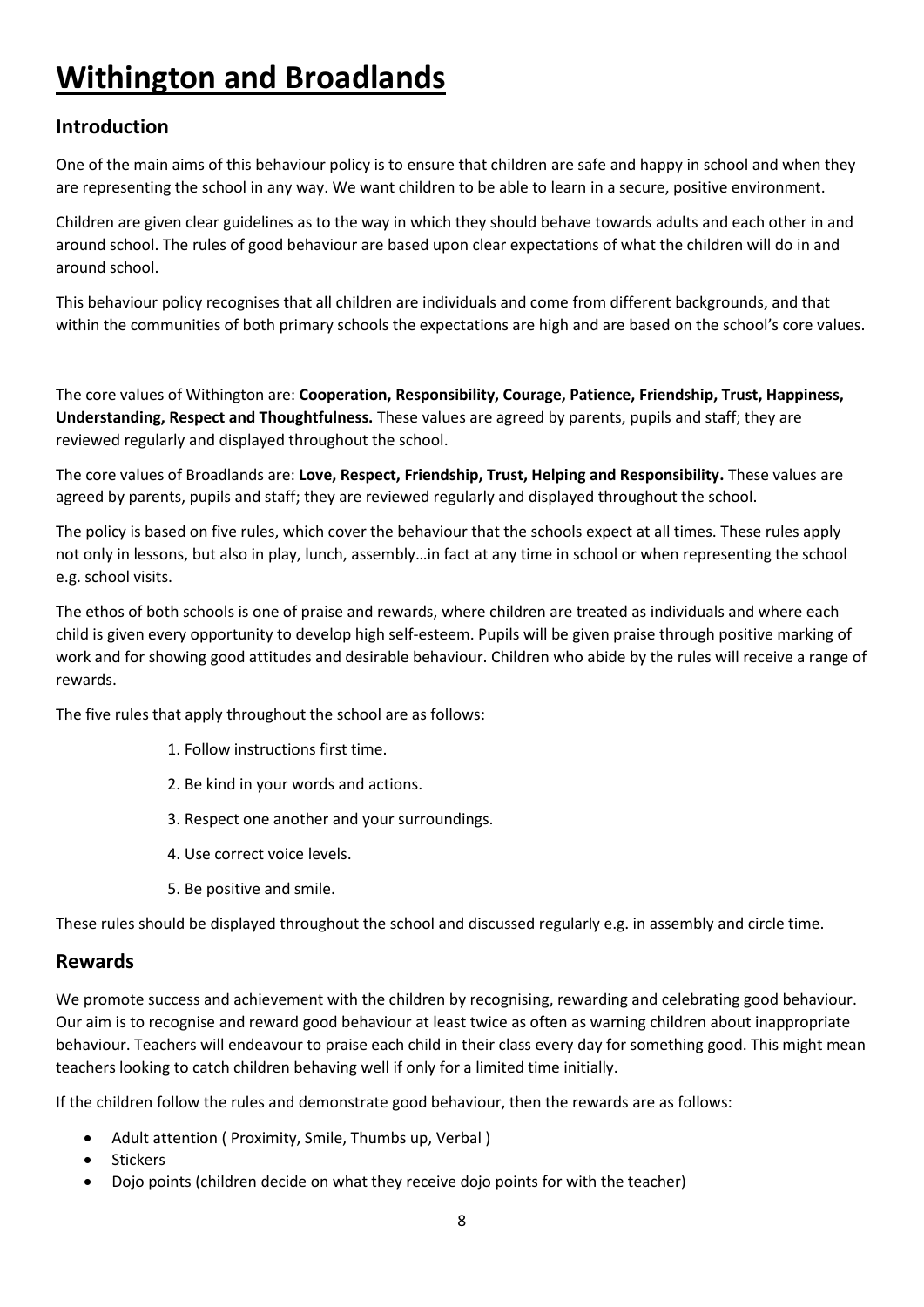- Certificates
- Celebration assemblies Pupils who have worked well, or who have demonstrated good attitudes and behaviour will be identified from each class for a weekly celebration assembly.
- House points
- Additional responsibilities (Y6 prefects, milk monitors, taking registers etc.)

Teachers may agree extra strategies with their pupils that enhance a climate of positive behaviour e.g. star of the day, extra stickers and stars.

Star of the Week and House Point charts are displayed in every classroom for children to clearly see when they have received awards.

#### **House Points**

House point totals are recorded and displayed in the classroom for children to see. Each week in assembly the House with the most House Points is recognised.

#### **Reward Raffle (Withington only)**

Pupils who reach gold on the behaviour chart throughout the week receive a raffle ticket for each accomplishment. A winner is then drawn in the celebration assembly each Friday.

#### **Consequences**

We aim to build upon the good behaviour by implementing a discipline system consistently across the schools so that every child learns to respect all adults and other children equally and to expect the same actions from all staff in any given situation.

The schools adopt a Positive Discipline Policy called The 6 Step Behaviour Programme.

#### **The Programme aims to achieve the following:**

- For children to be respectful, courteous, trustworthy to staff and their peers.
- To make managing pupil behaviour more effective.
- To ensure a fair and consistent approach in dealing with incidents.
- Adoption of rules, correctives and positive reinforcements which are effective.
- Teach children strategies and social skills to help them manage their behaviour.
- Support parents/carers with managing their child's behaviour.

## **If a child displays unacceptable behaviour the staff member will instigate the behaviour system.**

- Try to re-direct the child's behaviour;
- Give the child eye contact to make them aware that their behaviour has been noticed and is unacceptable;
- Use physical proximity e.g. stand near the pupil, go over to mark their work etc.
- Give the pupil a verbal prompt e.g. "John, I'd like you to listen so you'll know what to do for the next task. Good boy."
- Use proximity praise by recognising the good behaviour of children near to those displaying unacceptable behaviour
- Use teaching and learning strategies appropriate to individual needs including planning and use of resources
- Use of Individual Behaviour Plan for high level concerns in discussion with the SENCo.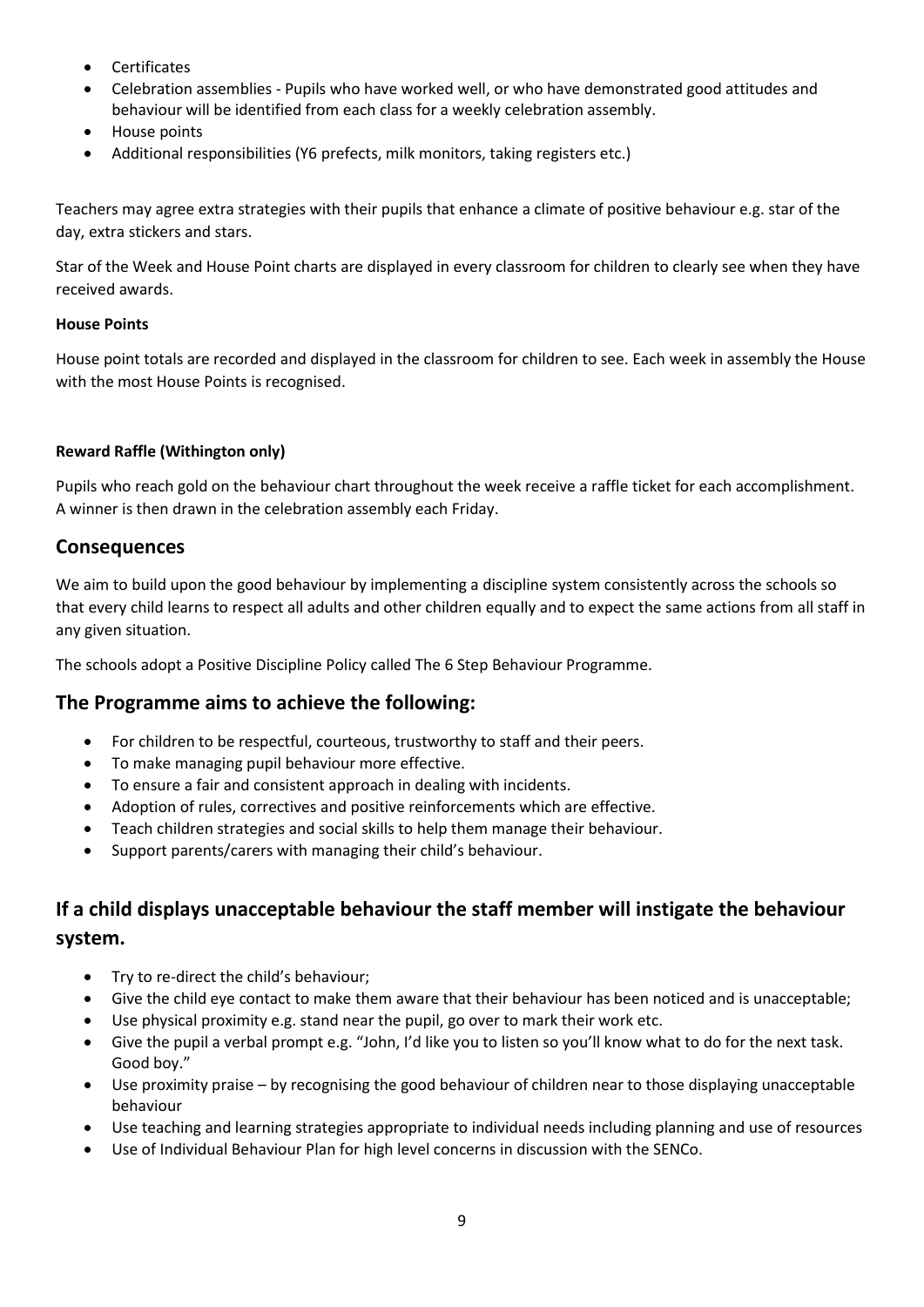If after applying the above strategies a child is still not responding, then the 6 step Behaviour Programme in Years N to 6 will be instigated.

In addition to the 6 step Behaviour Programme, staff will use the behaviour tracking sheets, and this will then be transferred on to the SIMS system used by the school.

To support the students in acknowledging and understanding the behaviour system, the visual behaviour tracker which has been developed by the staff and the school council will be displayed in all classrooms.

#### **The steps in Years 1 to 6 are (Broadlands)**

- 1. Warning Sanction 1 (Chance to change)
- 2. Time out 1 Sanction 2
- 3. Time out 2 Sanction 3
- 4. BASS Behaviour and Social Skills Programme Sanction 4
- 5. Inclusion Sanction 5
- 6. Fixed term exclusion Sanction 6

#### **The steps in Years 1 to 6 are (Withington)**

- 1. Reminder Sanction 1 (Chance to change)
- 2. Warning Sanction 2
- 3. Time out 1 Sanction 3
- 4. Time out 2 Sanction 4
- 5. Working with the Head of Learning Sanction 5
- 6. Fixed term exclusion Sanction 6

#### **Fast Track Behaviour**

Pupils could be removed to the Head of Learning or they may be excluded if they display fast track behaviour. Fast Track Behaviour is age dependent as older children will have developed a greater awareness of the actions they are taking. Also the needs of SEN pupils e.g. BESD pupils must be considered.

- Physical Assault
- Fighting
- Hitting
- Kicking
- **Spitting**
- Swearing
- Bullying
- Verbal abuse
- Stealing
- Inappropriate use of ICT
- Damage to school Property
- Racist comments/gestures
- Leaving the school building without permission
- Leaving the school grounds without permission
- Refusing a member of staff after three requests
- Compromising health and safety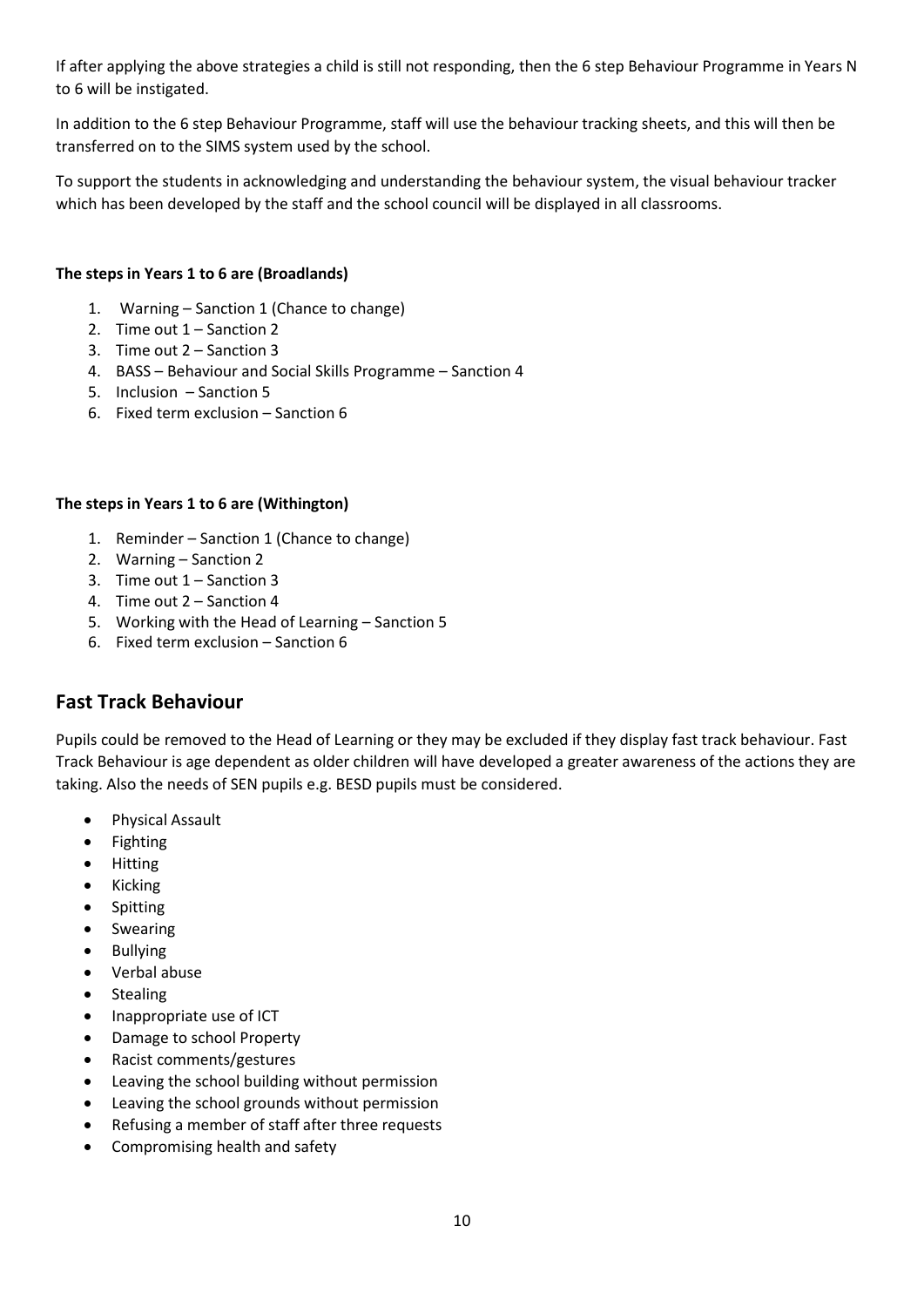Depending on the nature of any incidents referrals to other agencies may be required e.g. Police, Social Care. Racist incidents are recorded on a LA form.

The leadership team will continue to carry out risk assessments and decide whether or not a pupil is safe to take part in an event/ visit. This will depend upon their long-term behaviour. Parents are requested to remind their child of the activities they will miss due to poor behaviour. Pupils may be upset at missing a special event but it is essential that parents and pupils understand that the policy will be applied consistently to ensure that the policy is effective in improving behaviour.

#### **Challenging Behaviour within the 6 step programme**

If a pupil is given a "warning" during the sanctions, the staff taking the session will decide whether to:

- Give an extra session
- Give 1:1 supervision away from their peers for the remainder of the sessions
- Telephone their parents
- Consider alternative/additional interventions
- Contact the head teacher re. exclusion (this may take the form of lunchtime exclusion or exclusion for sessions, 1 day = 2 sessions.)

**Extra sessions** can also be given to a pupil who receives a "reminder" or "warning" from any member of staff. A record will be kept of the reason for the additional session and parents will be informed.

#### **Continued Challenging behaviour**

If a pupil is continuing with challenging behaviour in one academic year:

- The parent/carer is requested to attend a meeting to discuss their child's behaviour and ways in which by working together it can be improved.
- The pupil's behaviour will also be discussed with the school's Special Educational Needs Coordinator (SENCo) and a decision made regarding whether the pupil needs an Individual Behaviour Plan or Personal Support Plan.
- The pupil's behaviour will be recorded on a chronology record.

#### **BASS (Broadlands)**

If a pupil displays unwanted behaviour for the fifth time during the same day, the child will be informed that their behaviour **could** result in them being placed on the Behaviour and Social Skills Programme (BASS). The Head of Learning will be consulted to discuss the behaviour of the pupil. A joint decision between the class teacher and the Head of Learning will be made as to whether the child should be placed on the BASS programme. This will ensure a consistent approach, in line with school policies. **The SENCo may need to be consulted if any pupils with Special or Additional Needs are being considered for BASS**. This will ensure that the level of corrective is appropriate and meets their needs in accordance with Statements, Provision Maps etc.

#### **The following questions will be asked before a decision is made:**

- What exactly happened and were there any witnesses?
- Who was involved?
- Have any changes taken place in the life of the child?
- How is the child communicating his/ her behaviour?
- Does the child have special or additional needs?
- Has the teacher implemented earlier sanctions on the behaviour policy?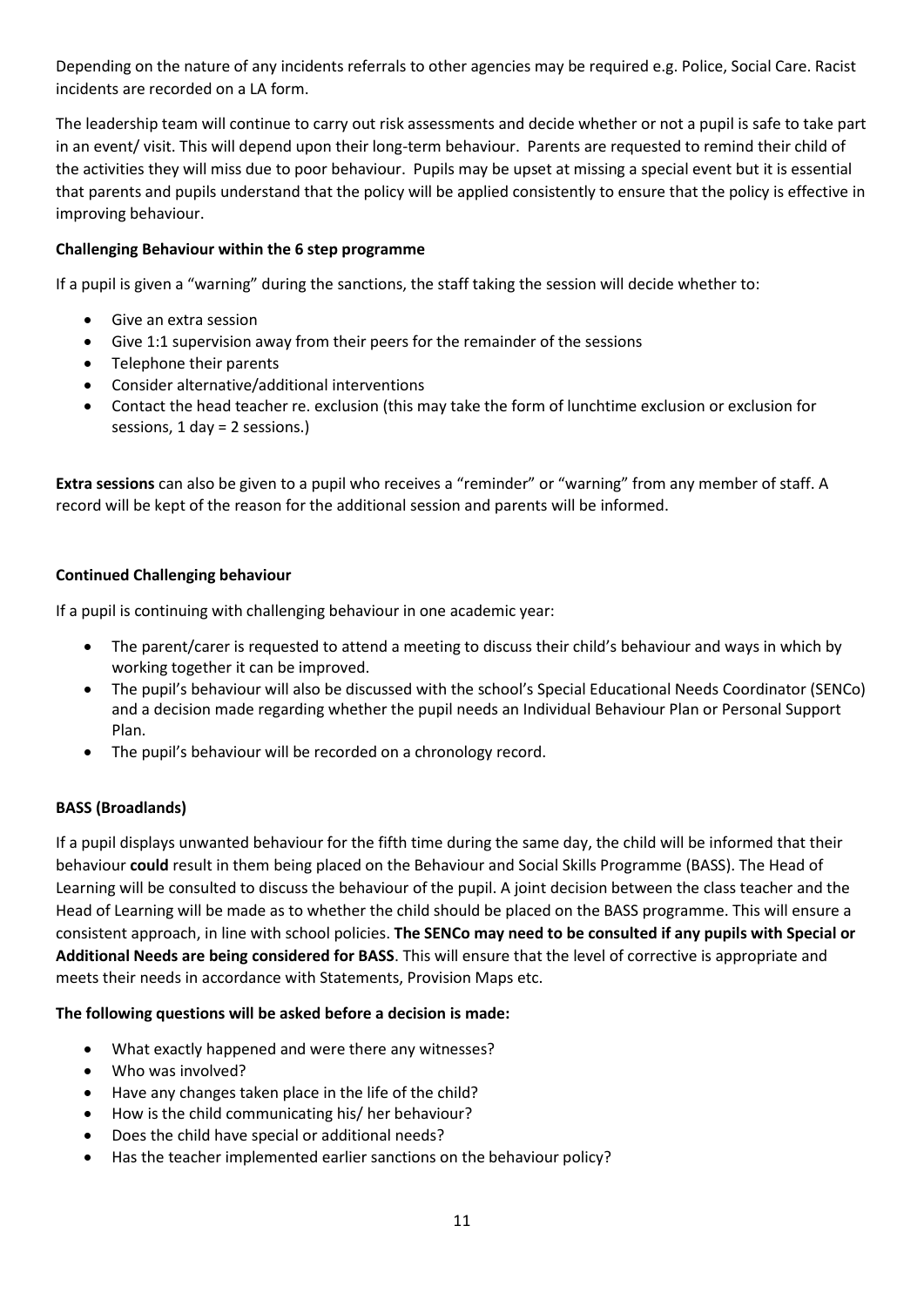#### **A pupil can be placed on the BASS if they have:**

- Engaged in a Fast Track behaviour (See below)
- Reached the BASS letters on the tracker in one day
- Reached 3 Time Out sessions in one week

#### **N.B Pupils on the BASS will not be able to take part in the following: (Broadlands)**

- Having special responsibilities e.g. prefect
- Representing the school e.g. football, netball matches
- School run enrichment events

N.B. The behaviour team will continue to carry out risk assessments and decide whether or not a pupil is safe to take part in an event/ visit. This will depend upon their long term behaviour not just whether or not they are on BASS.

Parents are requested to remind their child of the activities they will miss if they are placed on the BASS by the Behaviour Management Team due to fast track behaviour or 3 Time Outs in a week.

Pupils may be upset at missing a special event but it is essential that parents and pupils understand that the policy will be applied consistently to ensure that the policy is effective in improving behaviour.

#### **Challenging Behaviour within BASS**

If a pupil is given a "warning" during a BASS session the staff taking the session will decide whether to:

- Give an extra session
- Give 1:1 supervision away from their peers for the remainder of the sessions
- Telephone their parents
- Consider alternative/additional interventions
- Contact the Deputy head teacher re. exclusion (this may take the form of lunchtime exclusion or exclusion for sessions, 1 day = 2 sessions.)

**Extra BASS sessions** can also be given to a pupil who receives a "reminder" or "warning" from any member of staff while on the BASS. A record will be kept of the reason for the additional session and parents will be informed.

#### **Third Time on the BASS**

If a pupil is placed on the Behaviour and Social Skills Programme for the third time or more in one academic year:

- The parent/carer is requested to attend a meeting to discuss their child's behaviour and ways in which by working together it can be improved.
- The pupil's behaviour will also be discussed with the school's Special Educational Needs Coordinator (SENCo) and a decision made regarding whether the pupil needs an Individual Behaviour Plan or Personal Support Plan.
- The pupil's behaviour will be recorded on a chronology record.

Depending on the nature of any incidents referrals to other agencies may be required e.g. Police, Social Care. Racist incidents are recorded on a LA form.

#### **EYFS - Nursery and Reception Classes**

In EYFS the Behaviour Programme has been adapted a version with age appropriate sanctions.

#### **The 4 steps in Nursery and Reception are:**

1. Reminder – Sanction 1 (verbal reminder, no further sanction)